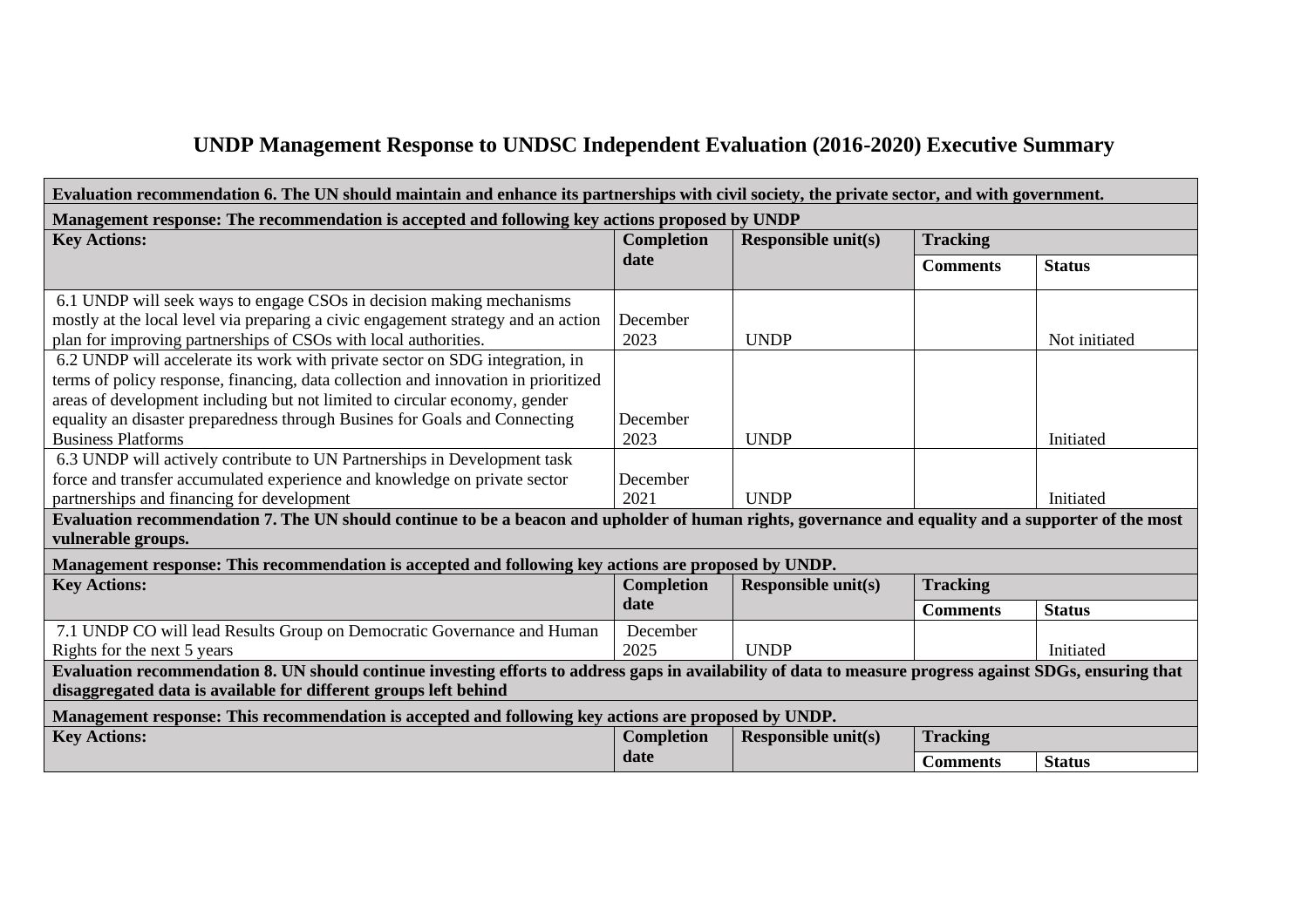| 8.1 UNDP will enhance its cooperation with Strategy and Budget Office and<br>TUIK for enhanced coordination to monitor/report on SDGs with a specific<br>focus on LNOB approach at national and local levels                                                                                                                                                                                                                                                                                                                                                                            | December<br>2025  | UNDP, SBO, TUIK                                                   |                             | Not initiated |  |  |  |
|-----------------------------------------------------------------------------------------------------------------------------------------------------------------------------------------------------------------------------------------------------------------------------------------------------------------------------------------------------------------------------------------------------------------------------------------------------------------------------------------------------------------------------------------------------------------------------------------|-------------------|-------------------------------------------------------------------|-----------------------------|---------------|--|--|--|
| 8.2 UNDP will enhance partnership with local authorities to collect/analyze data<br>on SDGs through the improvement/introduction of database systems and<br>develop tailored service delivery policies for disadvantaged groups                                                                                                                                                                                                                                                                                                                                                         | December<br>2025  | UNDP, UoM                                                         | via Yerel Bilgi<br>software | Initiated     |  |  |  |
| 8.3 UNDP will enhance cooperation with Public/private sector to map analyze<br>investment opportunities and strengthen ecosystem for innovative financing in a<br>way to respond to specific needs of groups left behind                                                                                                                                                                                                                                                                                                                                                                | December<br>2025  | UNDP, B4G, CBI                                                    |                             | Initiated     |  |  |  |
| Evaluation recommendation 9. Given the ambiguous prospects for the Syrian refugee population hosted in Turkey and uncertain funding prospects, a<br>consistent investment in different strategies, including exit strategy and transition from humanitarian to development priorities should be formulated and<br>new partnerships should be designed. An urgent engagement on public or private finance for refugee-focused programmes is needed to bring sustainability<br>to the results achieved so far for the most vulnerable.                                                    |                   |                                                                   |                             |               |  |  |  |
| Management response: This recommendation is accepted and following key actions are proposed by UNDP.                                                                                                                                                                                                                                                                                                                                                                                                                                                                                    |                   |                                                                   |                             |               |  |  |  |
| <b>Key Actions:</b>                                                                                                                                                                                                                                                                                                                                                                                                                                                                                                                                                                     | <b>Completion</b> | <b>Responsible unit(s)</b>                                        | <b>Tracking</b>             |               |  |  |  |
|                                                                                                                                                                                                                                                                                                                                                                                                                                                                                                                                                                                         | date              |                                                                   | <b>Comments</b>             | <b>Status</b> |  |  |  |
| 9.1 UNDP will develop a Durable Solutions to Displacements priority as part of<br>its CPD. Within this theme, resilience-based development will be reinforced to<br>support a gradual transition from humanitarian to development priorities aligned<br>with the double nexus, 3RP objectives and partners as well as the new UNSDCF<br>and National Development Plan                                                                                                                                                                                                                   | June 2021         | <b>UNDP Turkey Program</b><br>Team, 3RP partners<br>and RC office |                             | Initiated     |  |  |  |
| 9.2 UNDP will continue diversifying its donor portfolio with IFI, DFI and<br>institutional donors, (EU and European states, Arab states, USA, Canada, Japan<br>etc) to develop a multi years and plan to sustain its support to refugees.                                                                                                                                                                                                                                                                                                                                               | December<br>2025  | UNDP Turkey, HQ,<br>regional office                               |                             | Initiated     |  |  |  |
| 9.3 UNDP as a co-chair of the 3RP will continue advocating for more funding<br>and interest in the model of resilience building at individuals, community and<br>institutional levels with regular donors meetings, collaboration with IFIs and<br>government stakeholders, sharing experiences with other governments, be part<br>of community of practice etc. Strong emphasis will be taken on the localization<br>approach (e.g. municipalities), social cohesion and engagement with the private<br>sector to continue building up the self-reliance of refugees and impacted host | December<br>2022  | UNDP, UNHCR, RC<br>office, 3RP partners                           |                             | Initiated     |  |  |  |